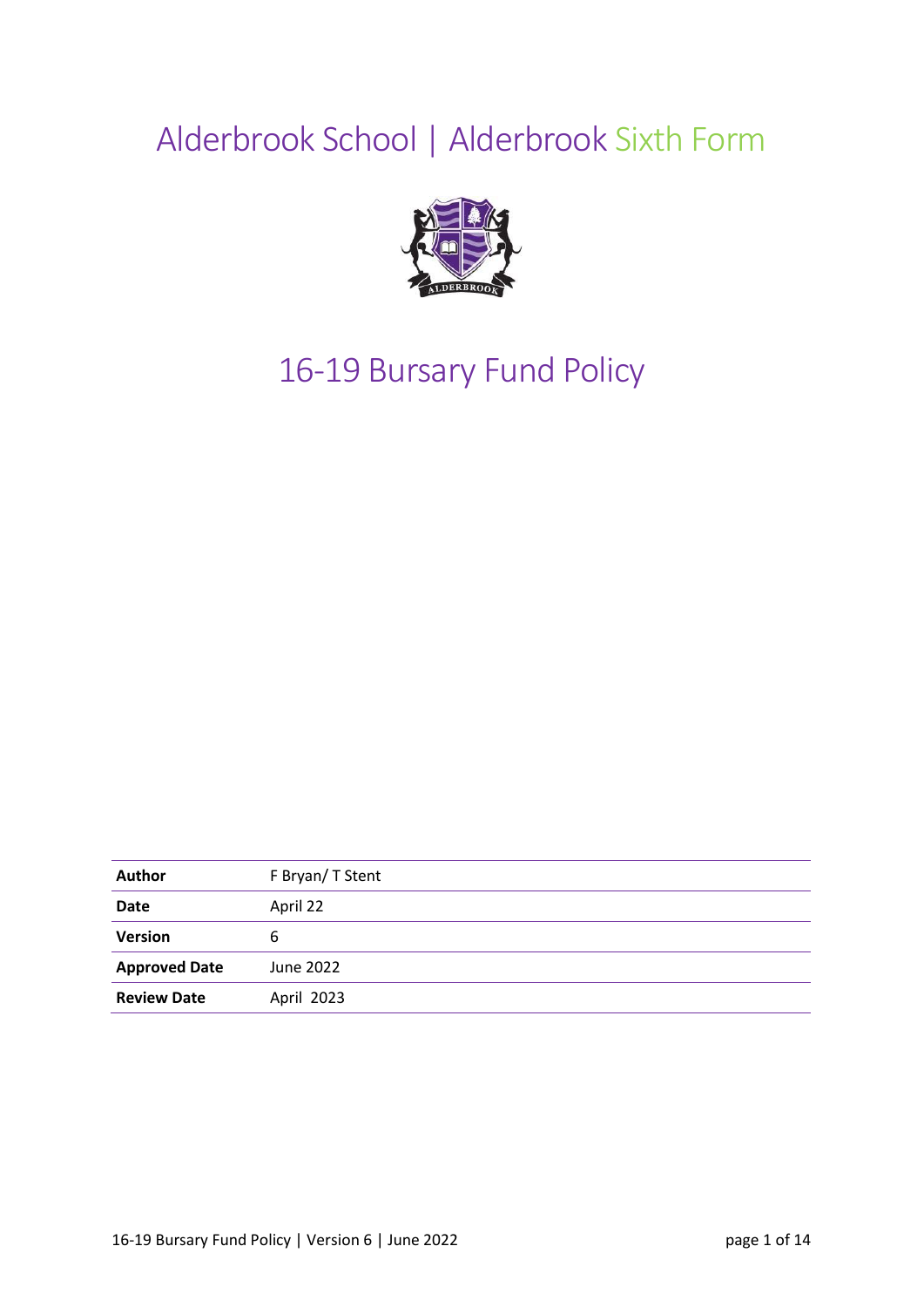# Introduction

- 1 Alderbrook School receives an annual allocation of 16‐19 Bursary Funds from the Education & Skills Funding Agency (ESFA) to assist young people who face the greatest barriers to continuing in education or training post 16. This policy sets out the arrangements for how Alderbrook School will administer and allocate the 16‐19 Bursary Fund in 2022-23.
- 2 The school is committed to ensuring the Fund is used to support financially disadvantaged young people continuing in their education post 16 and achieving their learning aims.
- 3 The bursary fund is intended to help students with the essential costs of participating in their study programme, so to help with the cost of essential books or equipment or with the cost of travelling to school or college, for example. The bursary fund is not intended to support costs not related to education (living costs), extra-curricular activities or provide learning support – services that institutions give to students – such as counselling, mentoring or extra tutoring.

# Student Eligibility

### The 16-19 Bursary has two types of award:

- 4 Students in the 'vulnerable group' as defined by the ESFA (i.e. young people in care, care leavers, young people in receipt of income support and disabled young people in receipt of Employment Support Allowance who are also in receipt of Disability Living Allowance) may be eligible to receive a **Vulnerable** Bursary Award of up to £1,200 per year. This is paid directly by the ESFA to the school.
- 5 The school may also make individual **Discretionary** Bursary Awards that best fit the needs and circumstances of our students. Bursary awards will be targeted towards students facing financial barriers to participation and achievement, such as the costs of examinations, curriculum trips, books or equipment etc.
- 6 The fund from which Discretionary Bursary Awards can be made is a finite amount and the school retains the right to hold a proportion back in order to respond to exceptional or circumstantial in year changes.
- 7 To be eligible to receive a bursary, students must be:
	- Aged over 16 and under 19 on 31 August in the academic year in which they start their course
	- Resident in the UK for 3 years or more
	- Enrolled on full time A level courses
	- On a means‐tested benefit, or a dependant of parents who are on a means‐tested benefit (we will use eligibility for Free School Meals (FSM) in the first instance), in financial hardship or in the 'vulnerable group' as defined by the ESFA above.

# Application and Assessment Procedure

8 As a school, we will ensure we assess the actual financial needs of individual students in addition to eligibility when awarding bursary funding. No student will be automatically be awarded a set amount of funding without an assessment of the level of actual financial need they have.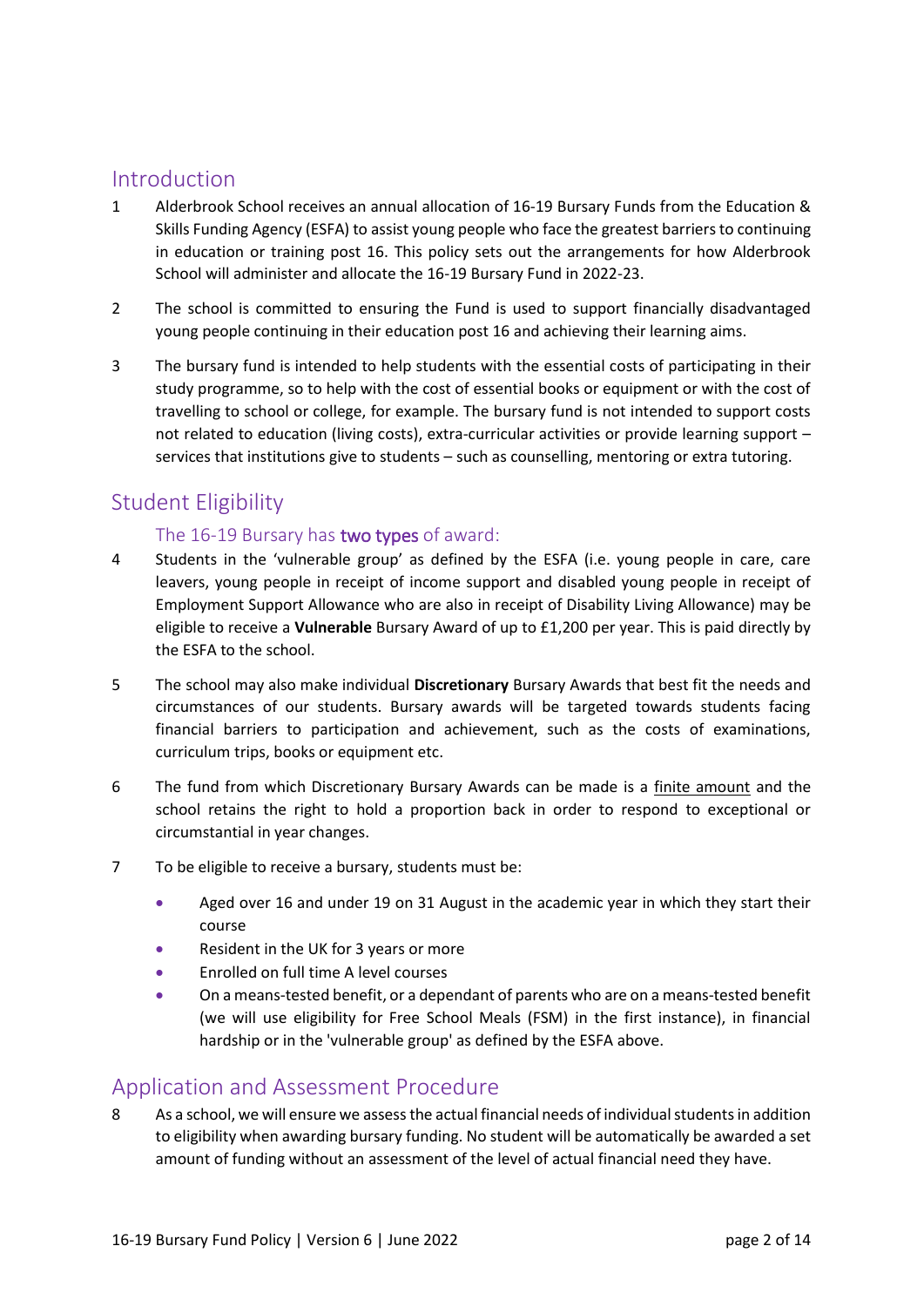- 9 All applications for the Alderbrook School 16-19 Bursary Fund must be completed using the school application form (see Appendix 1).
- 10 Students who are applying for the Vulnerable Bursary Award must be able to provide evidence that demonstrates they meet the eligibility criteria set out above to receive an award of up to £1200 per year.
- 11 If students are applying for a Discretionary Bursary Award they must be able to provide evidence that demonstrates their parents/carers are in receipt of a means-tested benefit and/or that they are in financial hardship. We will use our discretion to make awards to students in ways that best fit their needs and circumstances.
- 12 Priority for these discretionary awards will be given in the first instance to those students eligible for Free School Meals. All eligible students are encouraged to apply for FSM as soon as possible.
- 13 It is our intention to inform all applicants of the outcome of the assessment of their application within two weeks of submitting their completed application form. They will receive written confirmation of the outcome.
- 14 **Please note:** the Bursary Fund is a finite amount of money and will be distributed according to need in the fairest way possible. The value of any Discretionary Awards will depend on the total demand on the Fund. A portion of the Fund will be retained for contingency i.e. claims later in the year. The school also retains the right to use up to 5% of the total fund in order to cover administration costs.

#### Vulnerable Bursary Awards

13 Following a meeting with a member of the sixth form team and the finance team, where we will discuss priority payments needed up front, e.g. travel costs to school or equipment costs, we will then organise the remainder to be paid weekly at a rate determined by the number of weeks in the A level course.

#### Discretionary Bursary Awards

- 15 A significant portion of the total fund will be awarded on a discretionary basis to any individual student in genuine financial hardship for specific benefits. Such benefits might include UCAS fees, train tickets to open days, equipment for studies, business dress, educational trips etc. The funds can be used to pay for the benefit directly or to reimburse an expenditure supported by a receipt (see Appendix 2).
- 16 Payment of any Bursary will be conditional on students meeting certain income eligibility criteria as well as maintaining high standards of attendance, behaviour and effort. See Appendix 3 for Agreement with school – Attendance, Behaviour and Effort.
- 17 Examples of acceptable supporting evidence for the Discretionary Bursary are:
	- A full T602E Tax Credit Award Notice (TCAN) for all the adults in the young person's household. This document from HM Revenue & Customs details entitlement to Tax Credits and shows the total income for the year.
	- Other Income Support or Universal Credit award letters that show evidence of income.
	- P60 End of Year Certificate for all adults in the young person's household who contribute to household costs. This certificate is a statement of earnings from an employer. It must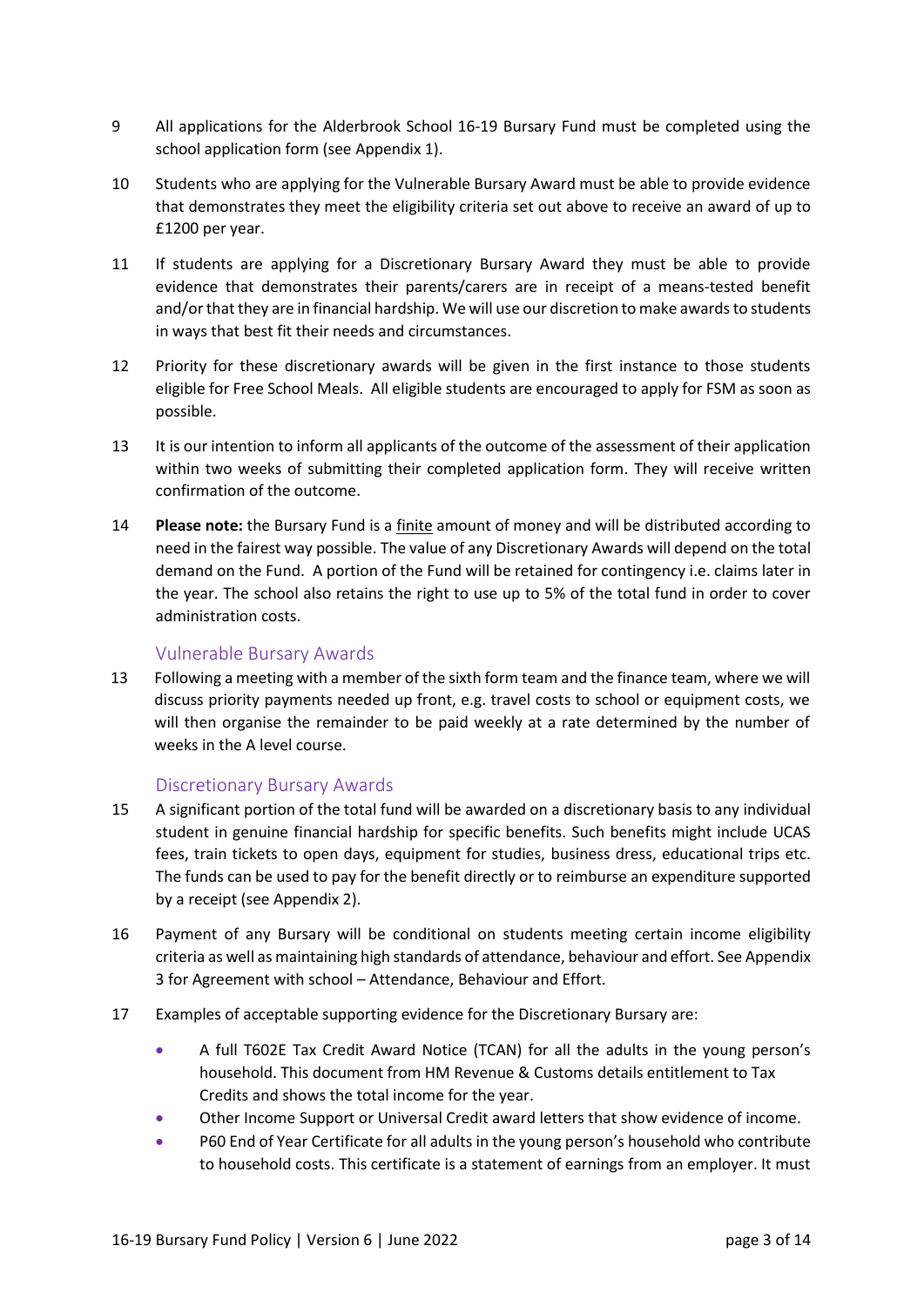be for the correct adult(s) and for the most recent Tax year end. The income will be shown as Total for the Year.

- Payslips from the previous 3 months for all adults in the young person's household.
- Self-Assessment Tax Calculation (SA302). This is the equivalent of the P60 for selfemployed people. It must be for the correct adult(s) and for the most recent Tax Year end. The income will be shown as Total for the Year.
- Evidence of other benefits, pension awards etc.
- Confirmation from the Local Authority of entitlement to Free School Meals (FSM).
- 18 To receive bursary payments students must have a bank account in their own name that will accept BACS payments (it is not possible to make BACS payments into a post office account). If students do not have a bank account, they will need to apply to open one. If there is a delay in setting up a bank account that will result in further financial hardship it may be possible to make interim payments in exceptional circumstances. In this case, the student plus one parent/carer will be required to attend a meeting with the Finance Officer. Both student and parent/carer will be required to sign for the receipt of interim funds.
- 19 Any books, reference materials and non-consumable equipment funded by the Bursary remain the property of Alderbrook School and must be returned to Alderbrook School at the end of the course, or before if students leave early.
- 20 Students will be required to repay any overpayments resulting from early withdrawal from a course or change in circumstances.

# Records and Data Protection

21 Staff involved in administering the 16‐19 Bursary will comply with Alderbrook School's policy on the storage and transfer of information supplied in the course of application and payment of funds.

# Fraudulent Claims

22 We must protect public funds from the possibility of fraudulent claims. We will ask for detailed information to prove eligibility so we can distribute funds fairly. If a claim is considered fraudulent during our spot checks or auditing processes and evidence is found that misleading or fraudulent information has been knowingly submitted by a student or parent, resulting in the student receiving a bursary they were not entitled to, we will request that the money awarded is repaid in full. If a student fails to repay the award, court action may be taken.

If institutions find evidence that misleading or fraudulent information has been knowingly submitted by a student or parent, resulting in the student receiving a bursary they were not entitled to, they should

## Appeals

23 If an application is unsuccessful, students have the right to appeal against the decision in writing to the Headteacher. The letter should clearly state why they feel the award should be reconsidered. They may be invited to provide additional information or invited to discuss individual circumstances as part of the appeal.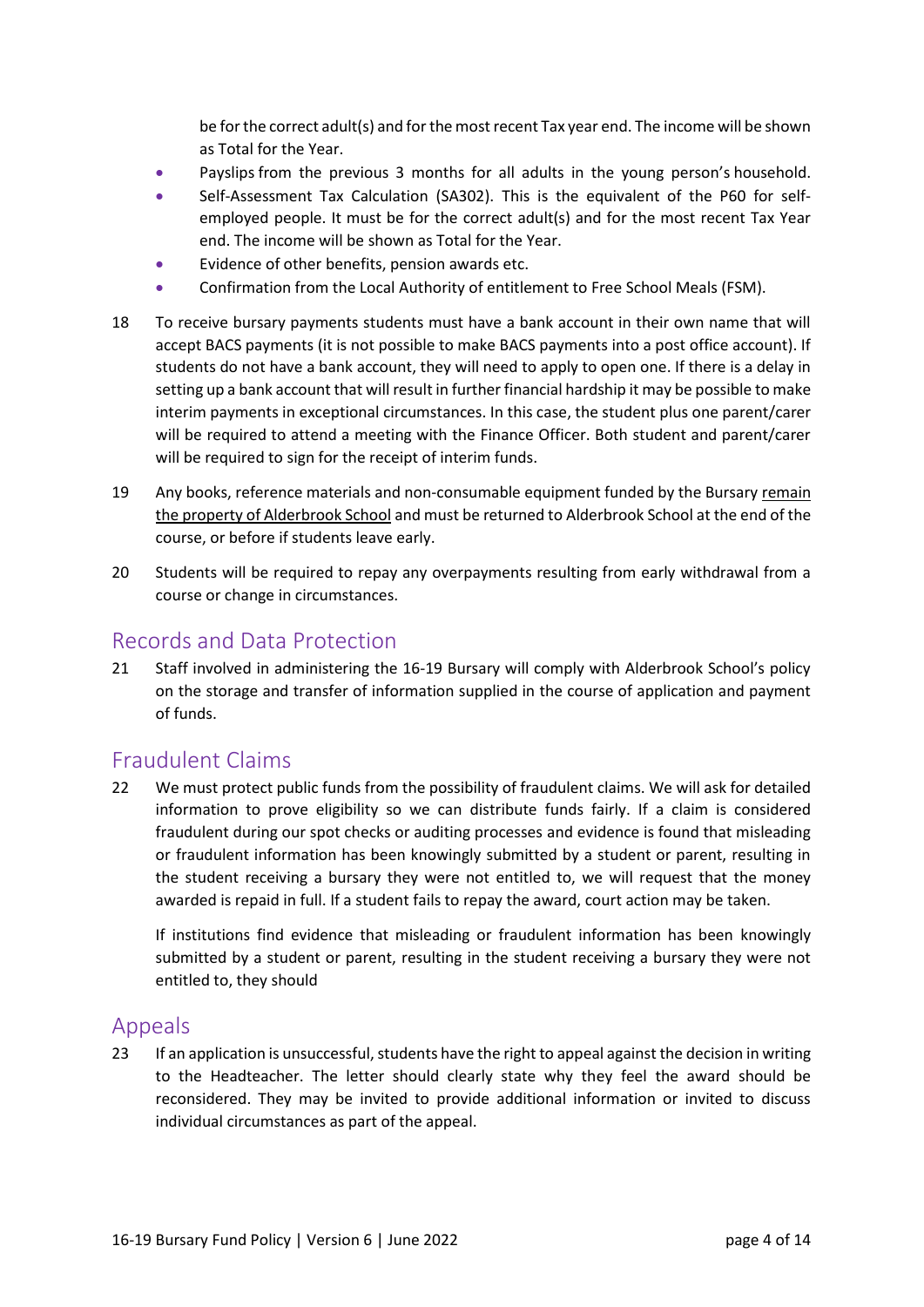## 16-19 Bursary Application Form

Please complete all details in full as your application cannot be considered without all the information requested. If you need further information or help completing the application please contact the Sixth Form Administrator.

#### Section 1: Student's Personal Details

| Surname       |  |  |  |
|---------------|--|--|--|
| First Name(s) |  |  |  |
| Date of Birth |  |  |  |

#### Section 2: Eligibility for a Vulnerable Group Bursary

You may be entitled to receive a bursary of up to £1,200 per year if you are in any of the categories described below. Please tick any that apply and submit the relevant evidence, which is listed, to the Sixth Form Administrator:

 $\square$  I am a young person who is looked after in local authority care

*Evidence – confirmation letter from your local authority* 

 $\Box$  I am a young care leaver

*Evidence – confirmation letter from your local authority* 

 $\Box$  I, the student, receive income support or universal credit in my own right

*Evidence – your most recent letter from the Department for Work and Pensions (DWP) regarding receipt of this benefit* 

 $\Box$  I, the student, receive Employment and Support Allowance AND Disability Living Allowance or Personal Independence Payments in my own right

*Evidence – confirmation by the DWP of receipt of BOTH allowances* 

If you have ticked any of the categories above you do not need to fill in Section 3 of this form. Please continue to Sections 4 (Bank details) and 5 (Declaration).

#### Section 3: Eligibility for a Discretionary Bursary

Alderbrook will assess your eligibility for the Discretionary 16‐19 Bursary in line with its own policies, available funding and your financial need. Please complete the following section as fully as you can, and ask for help if you need it. Your need will be assessed on the information you provide and there is no guarantee that you will be eligible for a Bursary or a guarantee of the level of funding you may receive.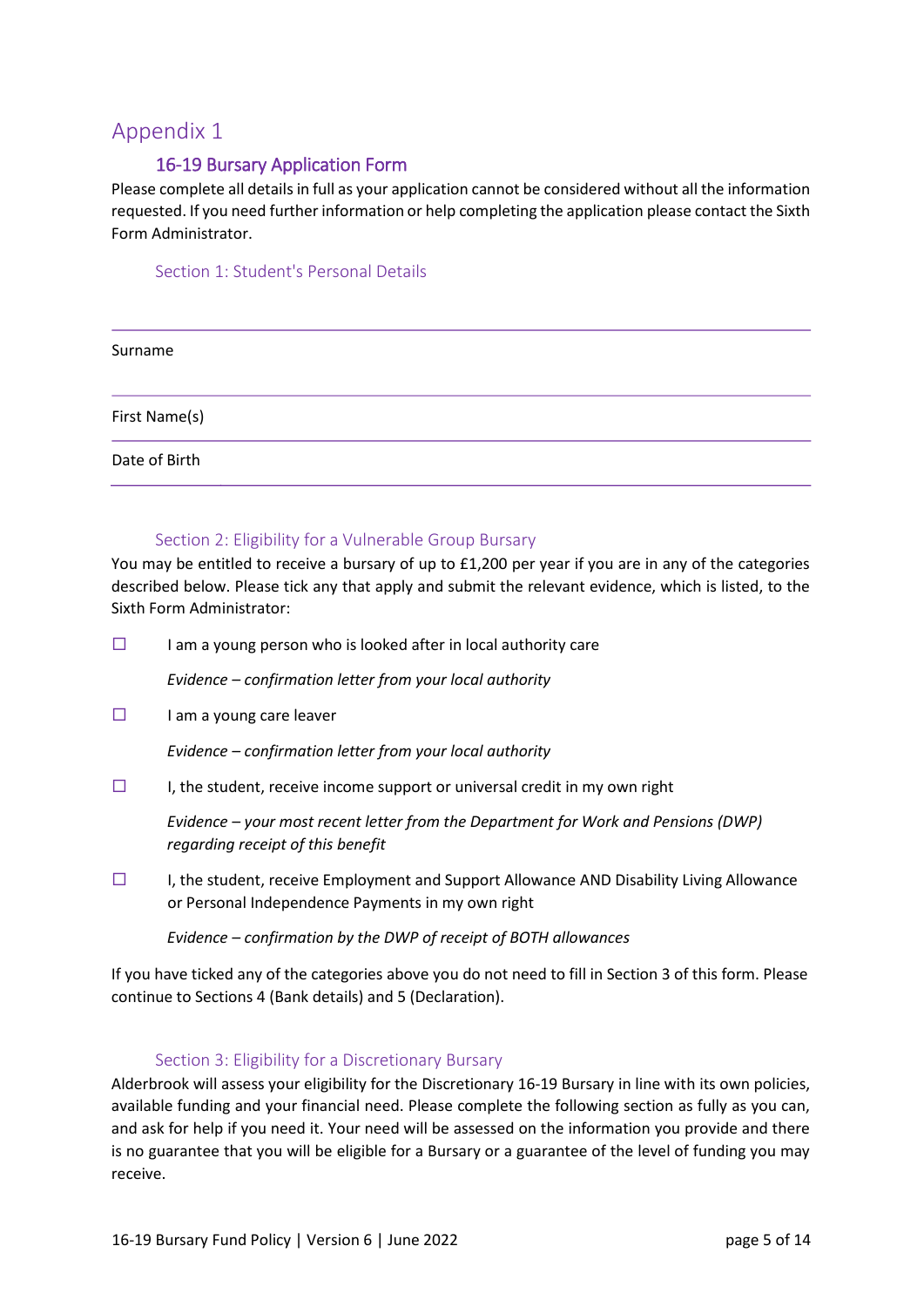3.1 Are you eligible for Free School Meals?  $\Box$  YES  $\Box$  NO

If Yes, please give the date of notification of eligibility.

3.2 Do you, or your parents that you live with, receive any other means-tested state benefits?

*Means‐tested state benefits include ‐ Income support, Income‐based Job Seeker's Allowance or Employment and Support Allowance, Support under Part VI of the Immigration and Asylum Act 1999, The Guarantee element of State Pension Credit, Child Tax Credit (not Child Benefit), Universal Credit etc. Please ask if you're not sure.*

\_\_\_\_\_\_\_\_\_\_\_\_\_\_\_\_\_\_\_\_\_\_\_\_\_\_\_\_\_\_\_\_\_\_\_\_\_\_\_\_\_\_\_\_\_\_\_\_\_\_\_\_\_\_\_\_\_\_\_\_\_\_\_\_\_\_\_\_\_\_\_\_\_\_

 $\Box$  YES  $\Box$  NO

3.3 If you answered YES to question 3.2 please provide evidence of the means‐tested benefit. Normally, this will need to be written confirmation/benefit entitlement letter from the relevant Agency, e.g. a letter from the Local Authority confirming your eligibility for Free School Meals / a letter from the Department for Work and Pensions confirming your eligibility for Income Support. Please provide original documents which will be returned to you.

*Receipt of a means‐tested benefit alone does not guarantee a Discretionary Bursary for your studies.* 

3.4 If you answered NO to question 3.2 above, please provide further information explaining why you need financial support.

#### Section 4: Bank Account Details

To receive bursary payments, students must have a bank account in their own name that will accept BACS payments (it is not possible to make BACS payments into a Post Office account). If students do not have a bank account, they will need to apply to open one. If there is a delay in setting up a bank account that will result in further financial hardship it may be possible to make interim payments. Please see 'Payments' section on page 3 of the Policy for further details

\_\_\_\_\_\_\_\_\_\_\_\_\_\_\_\_\_\_\_\_\_\_\_\_\_\_\_\_\_\_\_\_\_\_\_\_\_\_\_\_\_\_\_\_\_\_\_\_\_\_\_\_\_\_\_\_\_\_\_\_\_\_\_\_\_\_\_\_\_\_\_\_\_\_\_\_\_\_\_\_\_\_

Full Name of Account Holder

Name of Bank or Building Society

Branch

Sort code

Account Number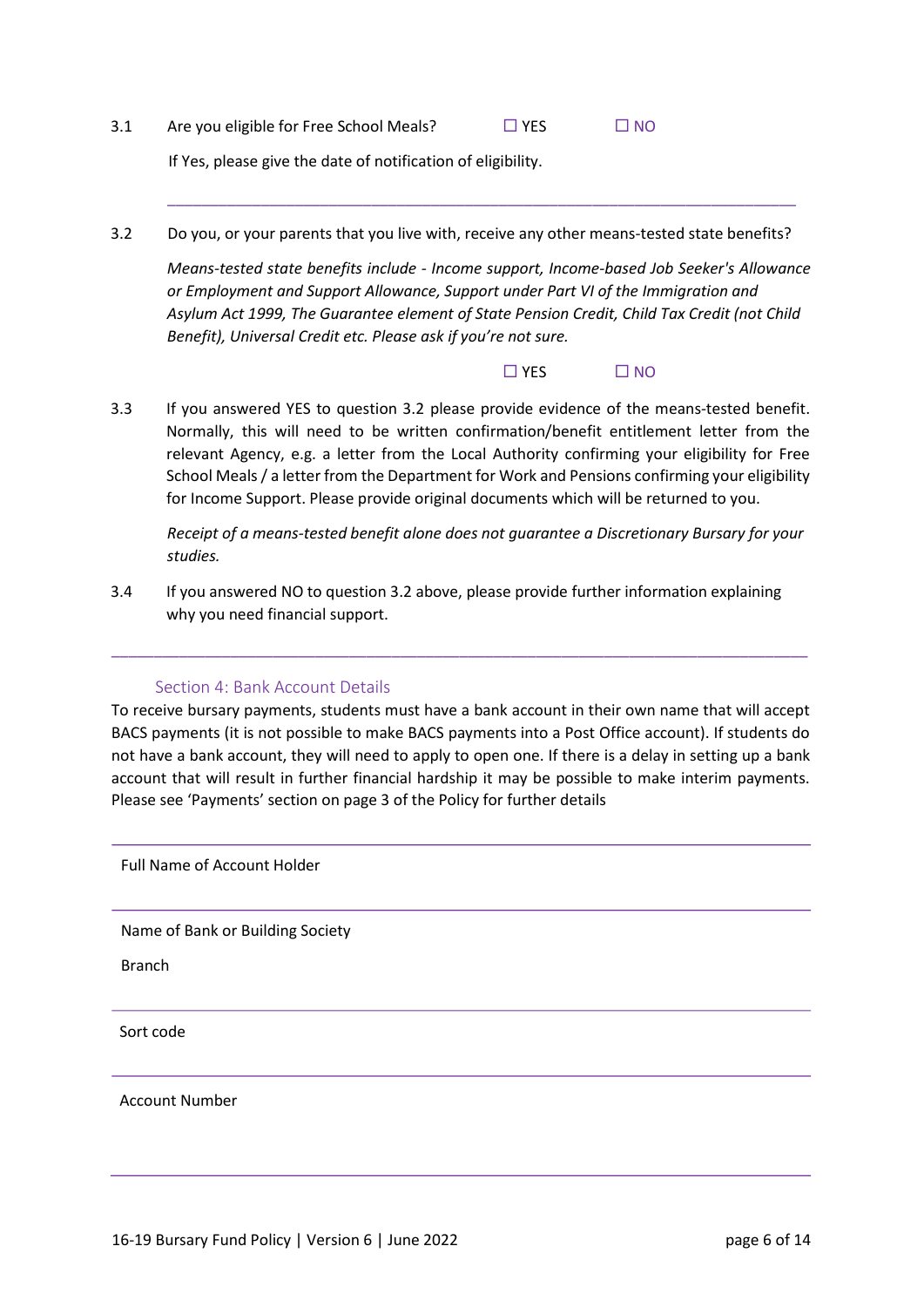#### Building Society Reference / Roll No

#### Section 5: Declaration

I confirm that I have read the 16‐19 Bursary Fund Policy. I also confirm that I have read and agree to obligations outlined in the Student Handbook. I confirm the information given on the form is complete and accurate at the time of application and that I will inform Alderbrook School immediately of any change in circumstances. I understand that any attempt to dishonestly obtain a Bursary shall be treated as fraud and will be subject to disciplinary procedures. (See Section 22 Fraudulent Claims)

The person applying for the Bursary is expected to sign the declaration in all cases.

Student's signature Print name Date

#### **I have the right of abode in the UK and have been resident in the UK for the last three years.**

Evidence – birth certificate OR valid passport / Right to Remain if applicable

If you have included evidence that your parent /carer is in receipt of a means-tested benefit they must also sign the declaration.

Parent / carer signature

Print name

Date

*Before sending in your application form please check to make sure that you have completed all the sections relevant to your circumstances and that you have enclosed originals of the relevant evidence to support your claim. If you have not, your application will be returned to you and there will be a delay in any potential Bursary payment made.*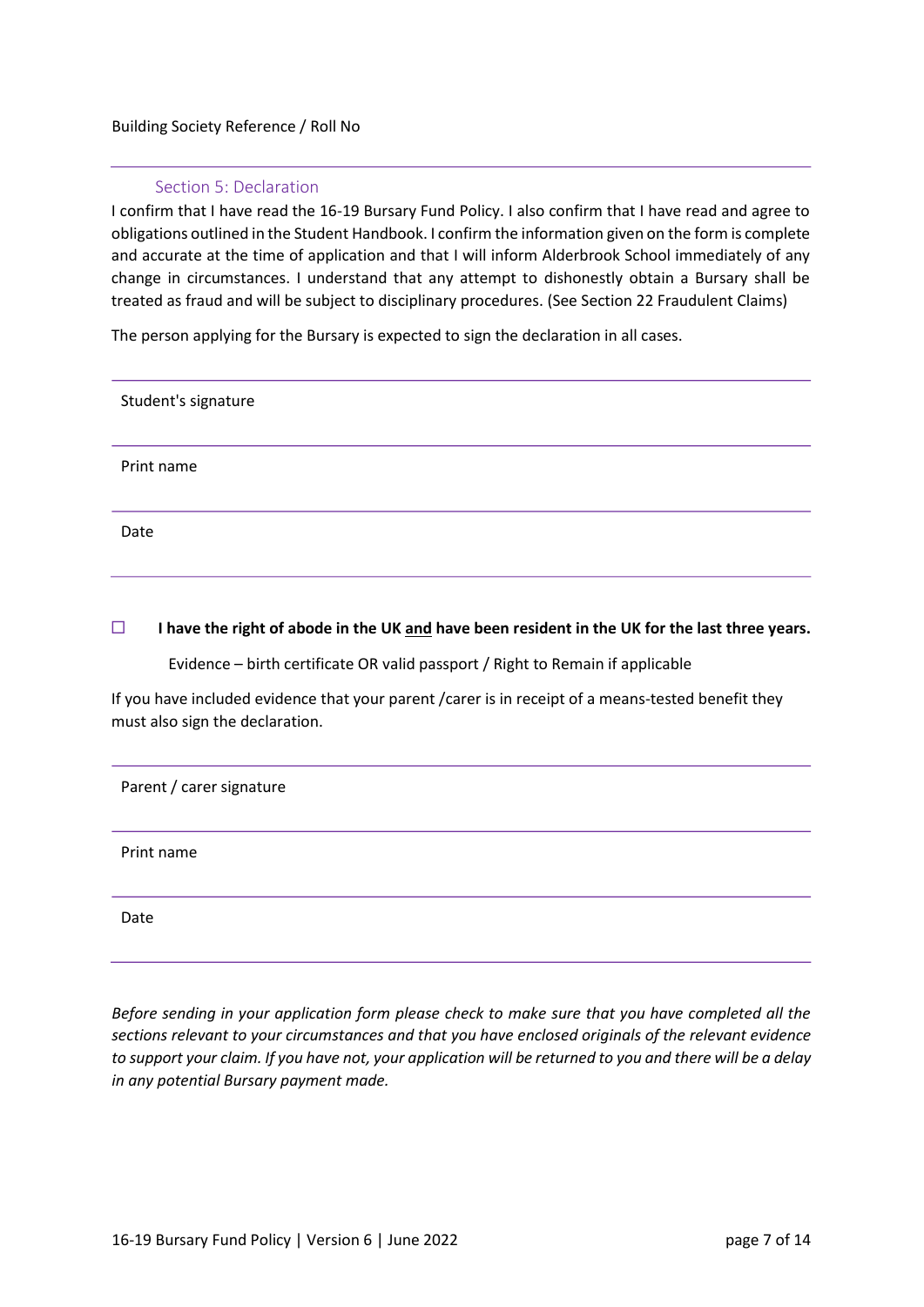## Official Use Only

| Date application received |                                                       |                |                        |  |
|---------------------------|-------------------------------------------------------|----------------|------------------------|--|
| Date application reviewed |                                                       |                |                        |  |
|                           | Approved by Assistant Headteacher i/c Sixth Form:     |                | Date:                  |  |
|                           | Date application resubmitted (if applicable)          |                |                        |  |
|                           | Date resubmitted application reviewed (if applicable) |                |                        |  |
| Assessment                |                                                       |                |                        |  |
| Vulnerable                | $\Box$ Approved                                       | $\Box$ Refused | $\Box$ Not Applied For |  |
| Discretionary             | $\Box$ Approved                                       | $\Box$ Refused | $\Box$ Not Applied For |  |
| Evidence                  |                                                       |                |                        |  |

Bank details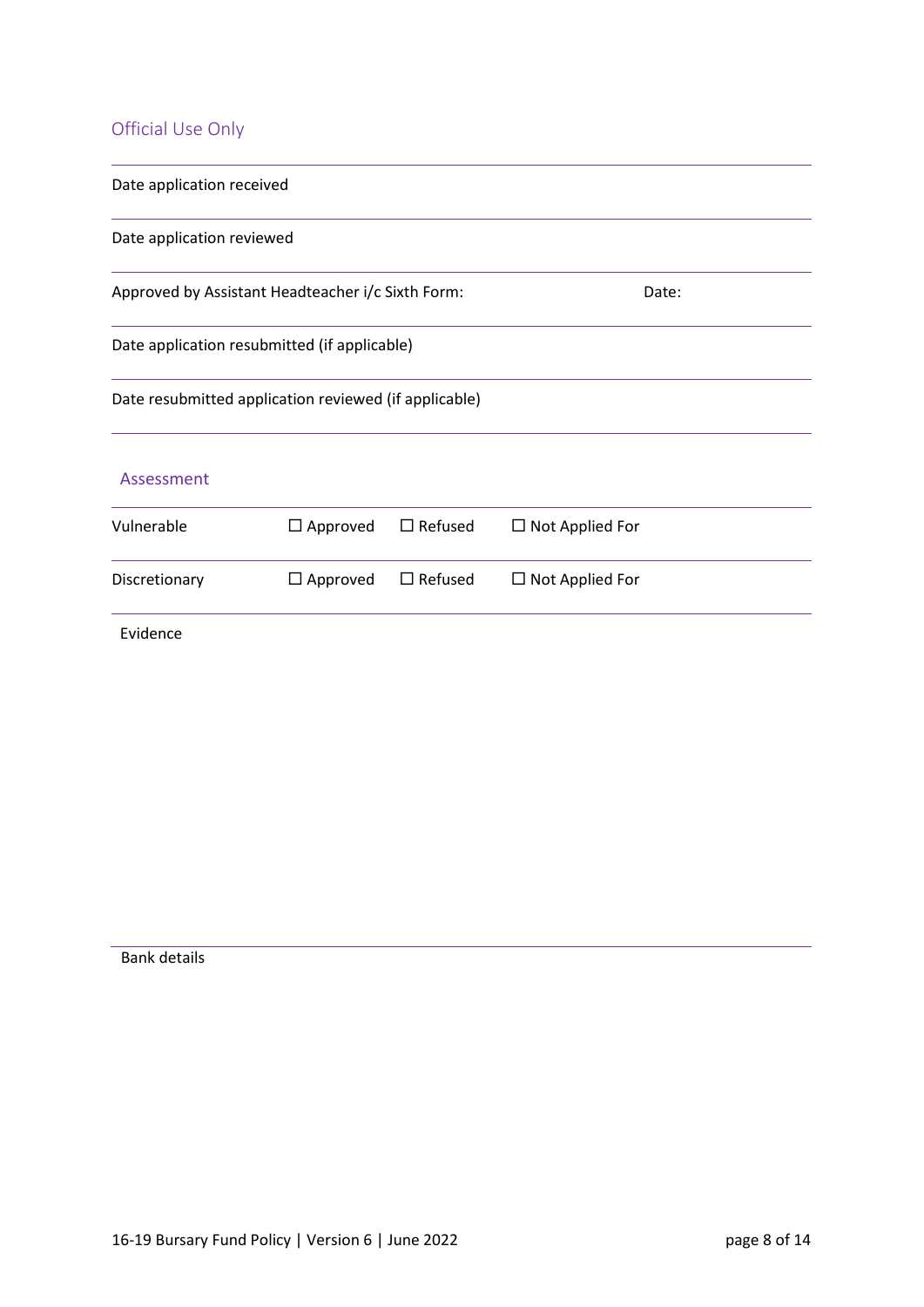Amount, schedule and conditions for payments

Completed

Date

Date student notified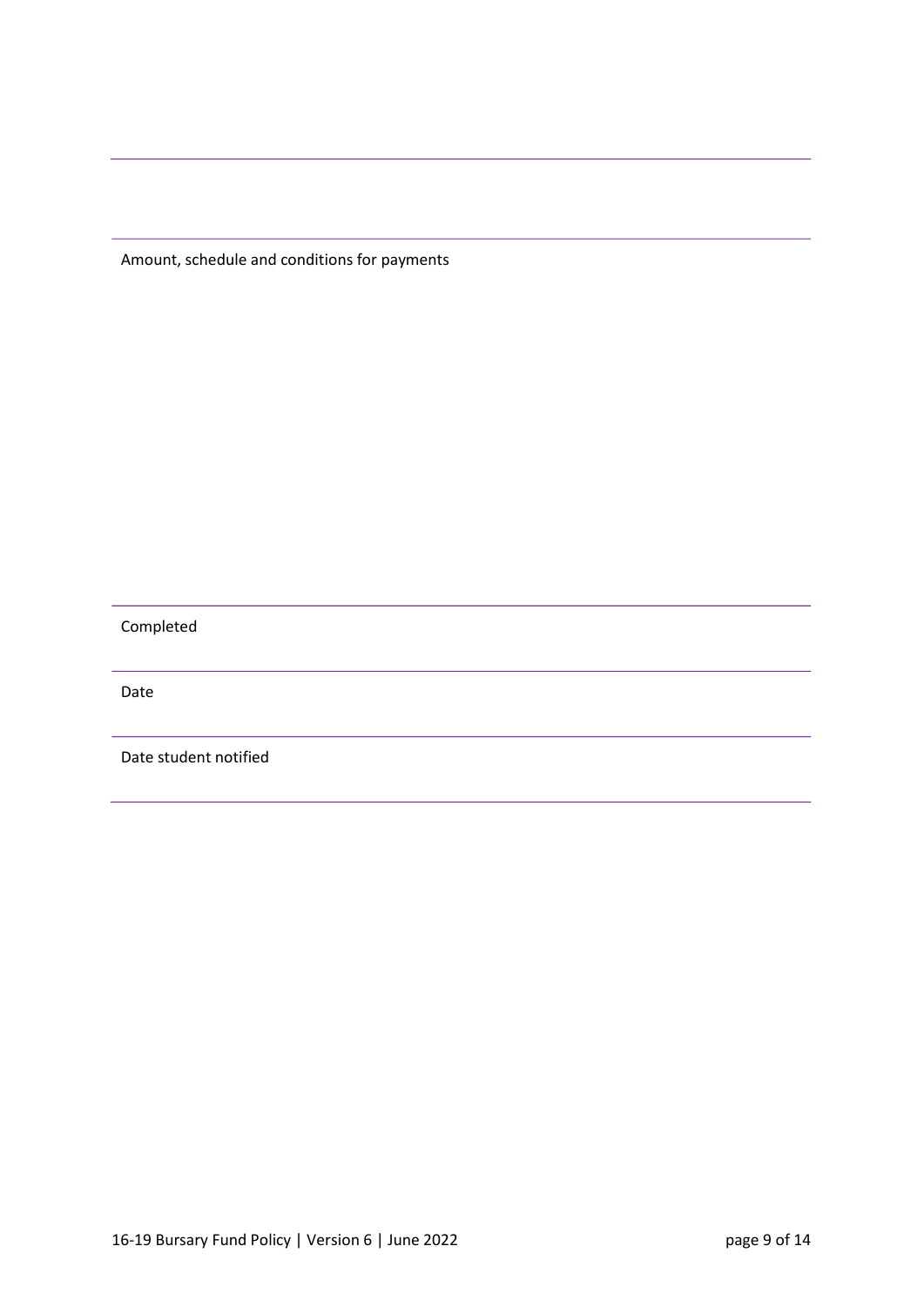## 16-19 Bursary Claim Form for Half Termly Expenditure

This form should be used by students who are eligible for the 16‐19 Bursary. The claim should be submitted after expenditure has occurred. Students may submit a maximum of one claim each half term.

In the majority of cases, receipts should be provided. Where this is not possible, an explanation should be given.

Funds will be allocated according to the total budget available (finite amount) and **it is possible that claims will only be partially reimbursed or not at all**.

| Date                 | Supplier | <b>Details of Items Purchased</b> | <b>Amount Claimed £</b> | Receipt<br>Y or N |
|----------------------|----------|-----------------------------------|-------------------------|-------------------|
|                      |          |                                   |                         |                   |
|                      |          |                                   |                         |                   |
|                      |          |                                   |                         |                   |
|                      |          |                                   |                         |                   |
|                      |          |                                   |                         |                   |
|                      |          |                                   |                         |                   |
|                      |          |                                   |                         |                   |
|                      |          |                                   |                         |                   |
|                      |          |                                   |                         |                   |
|                      |          |                                   |                         |                   |
|                      |          |                                   |                         |                   |
|                      |          |                                   |                         |                   |
| <b>Total Claimed</b> |          |                                   |                         |                   |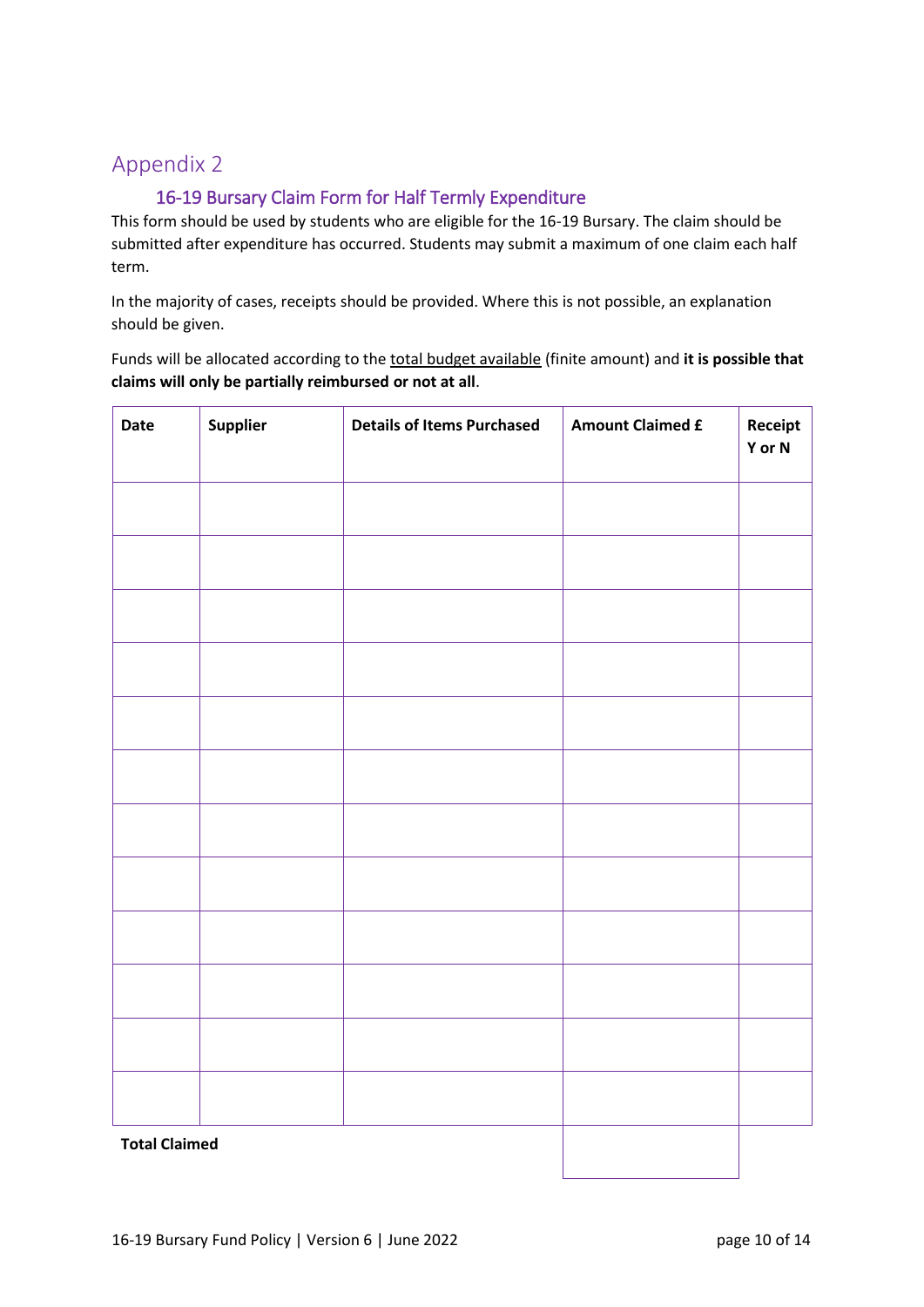I confirm that the amounts listed above relate to legitimate expenditure incurred during my studies.

| <b>Student Name</b>                                                                        |
|--------------------------------------------------------------------------------------------|
| <b>Student Signature</b>                                                                   |
| Date                                                                                       |
| Please hand this completed form together with all receipts to the Sixth Form Administrator |
| Approved by the Assistant Headteacher i/c Sixth Form $\Box$ YES $\Box$ NO Signature        |
| Approved by the Finance Director<br>$\Box$ YES $\Box$ NO Signature                         |
| Date                                                                                       |
|                                                                                            |

### 16-19 Bursary Claim Form for Half Termly Expenditure Guidelines

The following types of expenditure may be claimed if receipts are provided:

- Books, equipment and other items directly required for your courses
- Business Dress costs up to a maximum of £250 (Not 'dress down' Friday clothing items – please see Monday-Thursday Sixth Form dress code)
- Transport costs (e.g.: bus pass)
- **•** Travel to universities for Higher Education interviews an open days
- UCAS fees
- Other please seek approval before making a claim.

*It is important that you always seek the approval before making any purchase of a single item in excess of £100. Please direct your query via our Sixth Form Administrator.*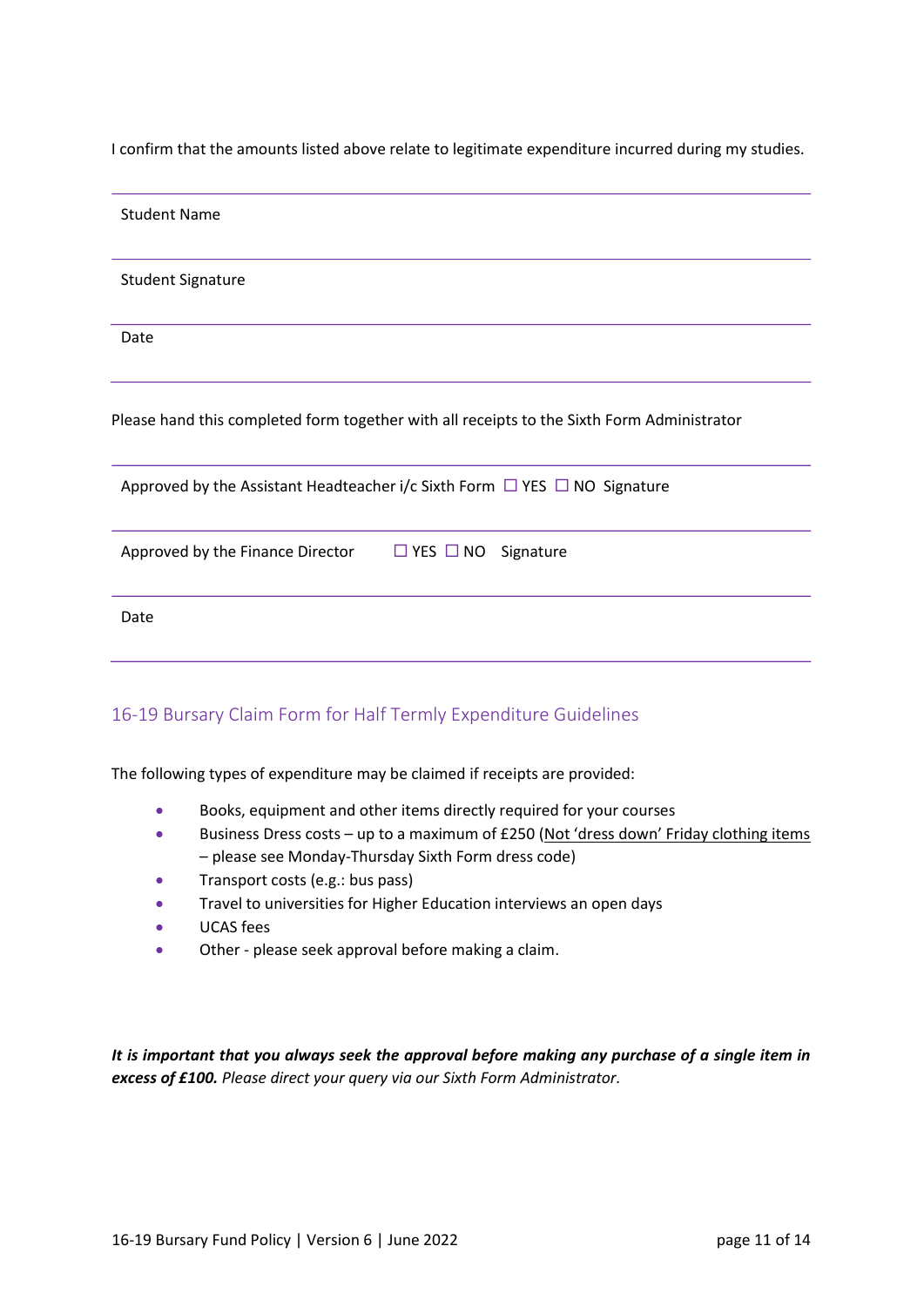## Agreement with the School - Attendance, Behaviour and Effort

The 16-19 Bursary is paid on condition that students meet certain conditions. The following procedures explain what is expected from the student and the school.

#### Students are expected to:

- Attend at least 95% of lessons, Private Study periods and registrations as detailed on timetables.
- Ensure they are punctual to all lessons and register their attendance.
- Meet standards of effort, appearance and behaviour as agreed to in the Sixth Form Handbook. *If students receive an information or negative referral regarding poor behaviour or poor effort they will not be eligible for the Bursary payment that week if in receipt of the weekly bursary or if students are not paid weekly the opportunity to access bursaries in the future may be withdrawn.*
- Follow the school absence procedure.
- *It is the student's responsibility to notify the school of the reasons for any absences, preferably before they occur (in the case of driving test, medical appointments that can't be made outside of school hours etc.) or as soon as possible after the absence.*
- If a timetable changes over the course of the year and this affects the number of guided learning hours students must inform the Director of Sixth Form immediately as this may affect eligibility.

#### Alderbrook will:

- Keep records of attendance, using Lesson Monitor.
- Monitor attendance and any absence. Students will be informed of the possibility of non-payment due to unaccounted absence as the claim is submitted.
- Let students know within a reasonable time if the payment/ claim has been stopped.
- Respond to any queries or problems that students wish to discuss about the Bursary. Any disputes about non‐payment should be addressed in the first instance to your Head of Year/Director of Sixth Form.

#### Getting permission for an absence (authorised absence)

It is understood that there is very occasionally a reason why students may need to apply for permission to be absent. It is up to the school to agree with this planned absence and if agreed in advance of the absence, then the Bursary payment will not be affected. Students must provide the Bursary Co-ordinator with a note in advance of this absence. The following list gives examples when a permission may be granted on a limited basis:

- Specialist medical appointment which cannot be arranged outside School hours.
- Official University/College/Employer interview or visit. Seek permission beforehand.
- Work experience placement.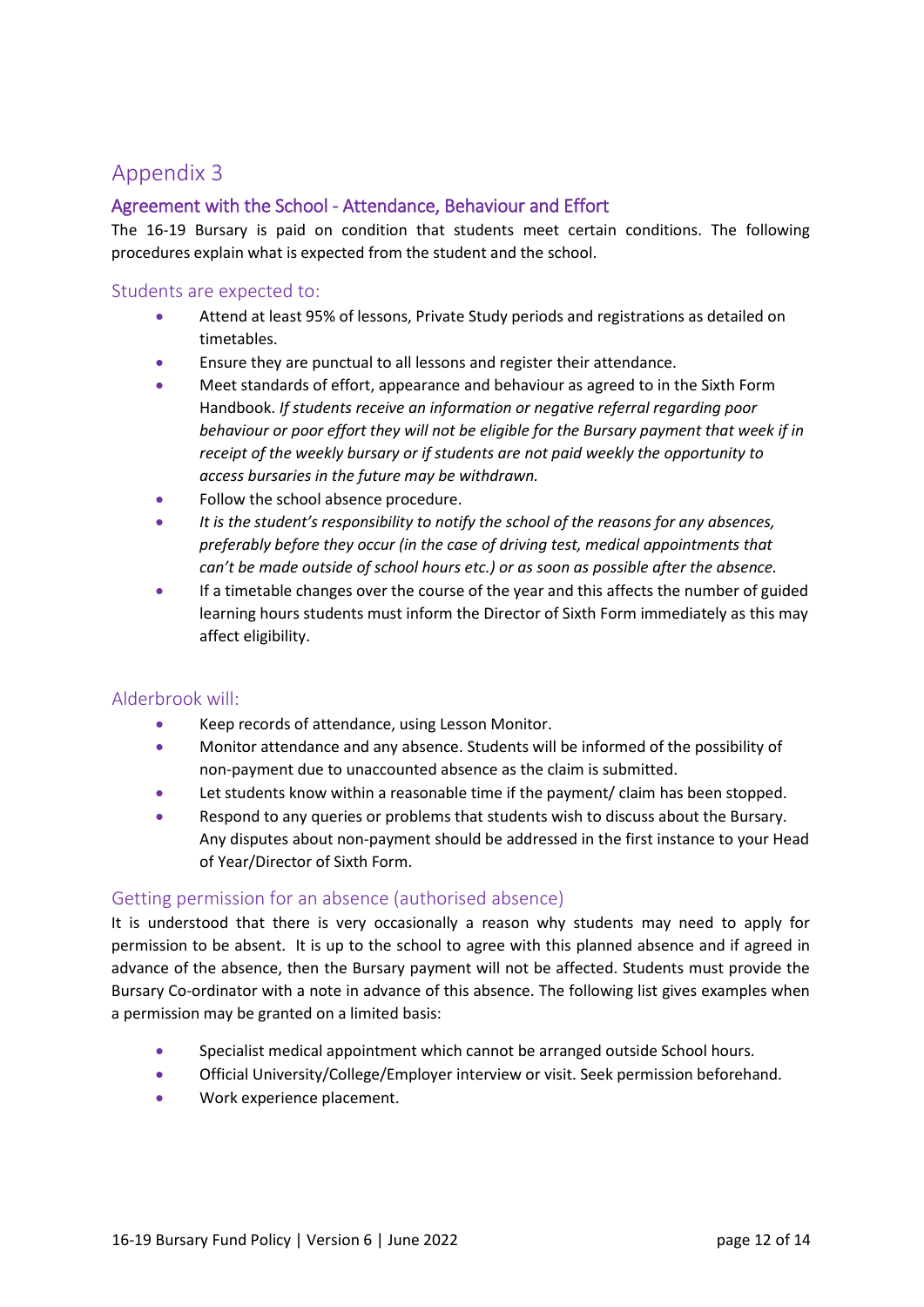- Participation in a significant extra-curricular event e.g. County/Regional sports events.
- Driving test (theory or driven) ‐ but NOT driving lessons.
- Official Religious observance.
- Other events at the discretion of the Headteacher arranged in advance.

#### Other kinds of absence (unauthorised absence)

Bursary is given on condition of at least 95% attendance. The following reasons for absence would not generally be acceptable:

- Holidays
- Part or full time work which is not part of your programme of study
- Leisure activities
- Birthdays, weddings or similar celebrations
- Babysitting younger siblings
- **Shopping**
- Driving lessons
- Being late
- Missed buses (except in unavoidable circumstances such as buses not turning up due to extreme weather, traffic accidents, etc.).

Where an absence genuinely could not be foreseen in advance, you should nevertheless make arrangements to tell the school/college as soon as possible on the day in question.